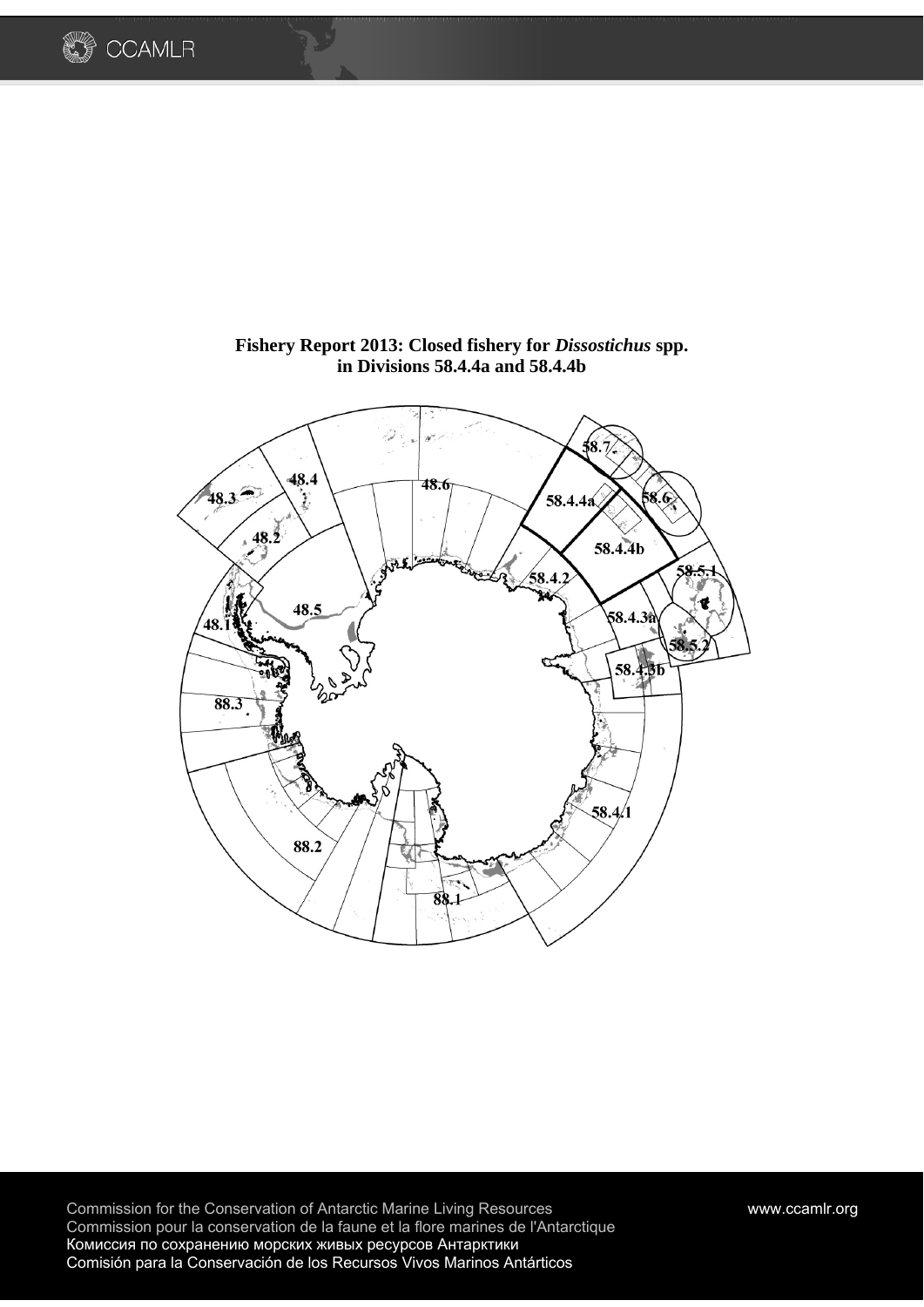### **CONTENTS**

| Page           |
|----------------|
| $\mathbf{1}$   |
| 1              |
| $\overline{2}$ |
| $\overline{2}$ |
| 3              |
| 3              |
| $\overline{4}$ |
| $\overline{4}$ |
| $\overline{4}$ |
| $\overline{4}$ |
| 6              |
| 6              |
| 6              |
| 7              |
| 8              |
| 8              |
| 8              |
| 8              |
| 8              |

The map on the cover page shows the management areas within the CAMLR Convention Area, the specific region related to this report is outlined in bold. Depths between 600 and 1 800 m (the 'fishable depths' for *Dissostichus* spp.) are shaded.

Throughout this report the CCAMLR fishing season is represented by the year in which that season ended, e.g. 2013 represents the 2012/13 CCAMLR fishing season (from 1 December 2012 to 30 November 2013).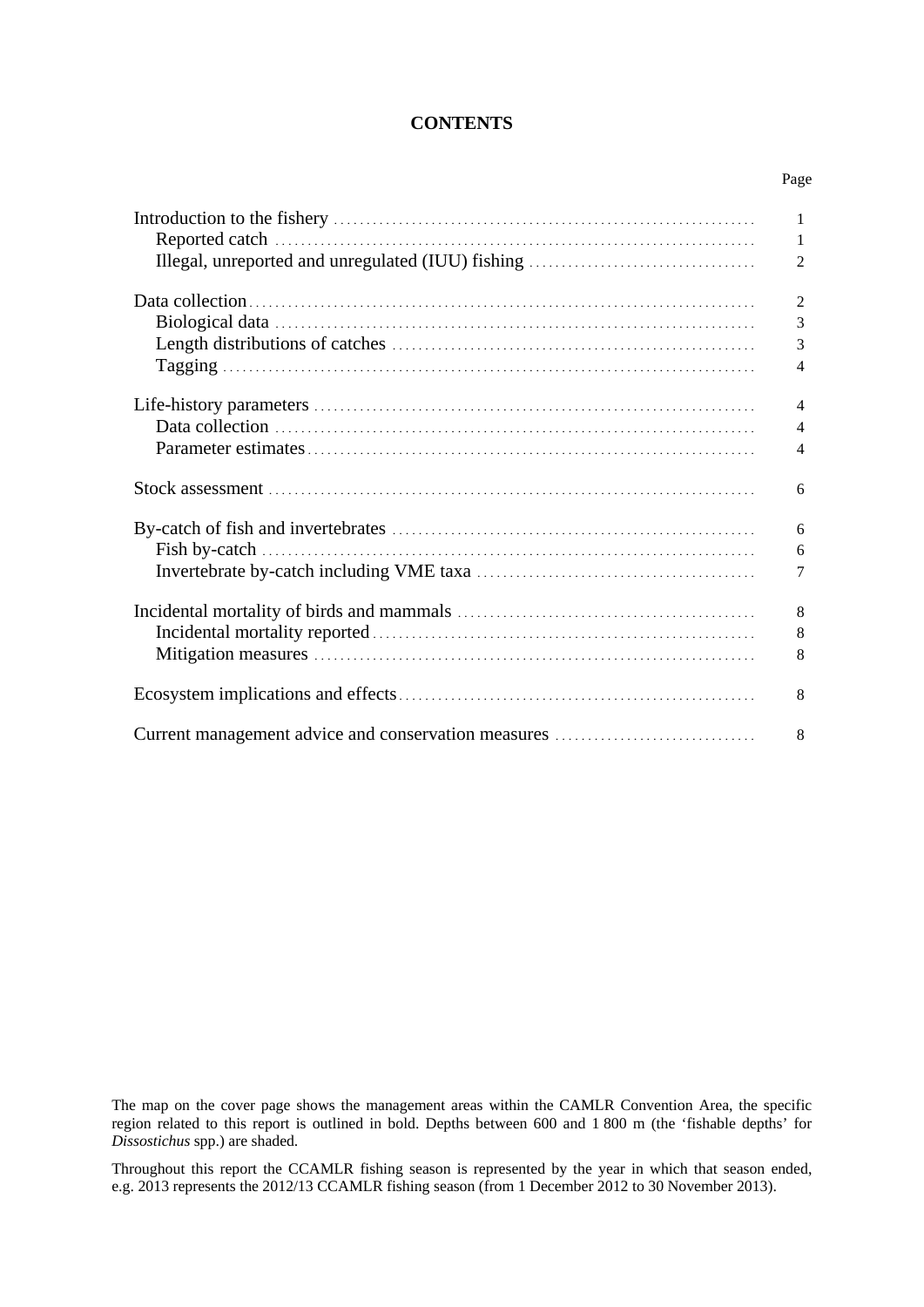## **FISHERY REPORT 2013: CLOSED FISHERY FOR**  *DISSOSTICHUS* **SPP. IN DIVISIONS 58.4.4a AND 58.4.4b**

## **Introduction to the fishery**

1. This report describes the exploratory longline fishery for toothfish (*Dissostichus* spp.) in Division 58.4.4. In 1995, Division 58.4.4 was subdivided into Division 58.4.4a (Ob Bank) and Division 58.4.4b (Lena Bank) (SC-CAMLR-XIV, Annex 5, paragraph 5.175). These divisions were managed as a single area and a catch limit for *Dissostichus* spp. applied to fishing north of  $60^{\circ}$ S, and in waters outside areas of national jurisdiction<sup>1</sup>. The longline fishery for *Dissostichus* spp. in Division 58.4.4<sup>2</sup> began as a new fishery in 1998 Conservation Measure (CM) 138/XVI. Following the Commission's recognition that high levels of illegal, unreported and unregulated (IUU) fishing for *Dissostichus* spp. in the Convention Area had rendered it unrealistic to consider this fishery as 'new' (CCAMLR-XVIII, paragraph 10.14), the fishery was reclassified as exploratory in 1999.

2. At this time, the whole of Divisions 58.4.4 was further subdivided into small-scale research units (SSRUs) A, B, C and D.

3. Expressing concern regarding the low levels of stocks of *Dissostichus* spp. in Divisions 58.4.4a and 58.4.4b and the high levels of IUU fishing in that region (CCAMLR-XXI, paragraph 11.36), the Commission prohibited directed fishing for *Dissostichus* spp. in these divisions and closed the fishery in 2002 (CM 32-10). The Commission agreed that such prohibition shall apply at least until further scientific information is gathered and reviewed.

# **Reported catch**

4. In 2008 and from 2010 onward, a catch limit has been allocated to research fishing only. Over the past 10 years, the reported catch peaked at 77 tonnes in 2008, which was below the research catch limit set for that year (Table 1).

5. Since 2008 a single Japanese-flagged longliner has conducted research fishing in accordance with a research plan submitted under CM 24-01.

6. In 2013, research fishing for *Dissostichus* spp. in Division 58.4.4 was conducted by Japan using longlines and the total reported catch was 31 tonnes taken in the allocated research blocks (SC-CAMLR-XXXI, Annex 7, paragraph 5.113).

<sup>1</sup> 1 The South African EEZ at Prince Edward and Marion Islands extends into the northern part of Division 58.4.4a. 2

In 1995, Division 58.4.4 was subdivided into Division 58.4.4a (Ob Bank) and Division 58.4.4b (Lena Bank) (SC-CAMLR-XIV, Annex 5, paragraph 5.175).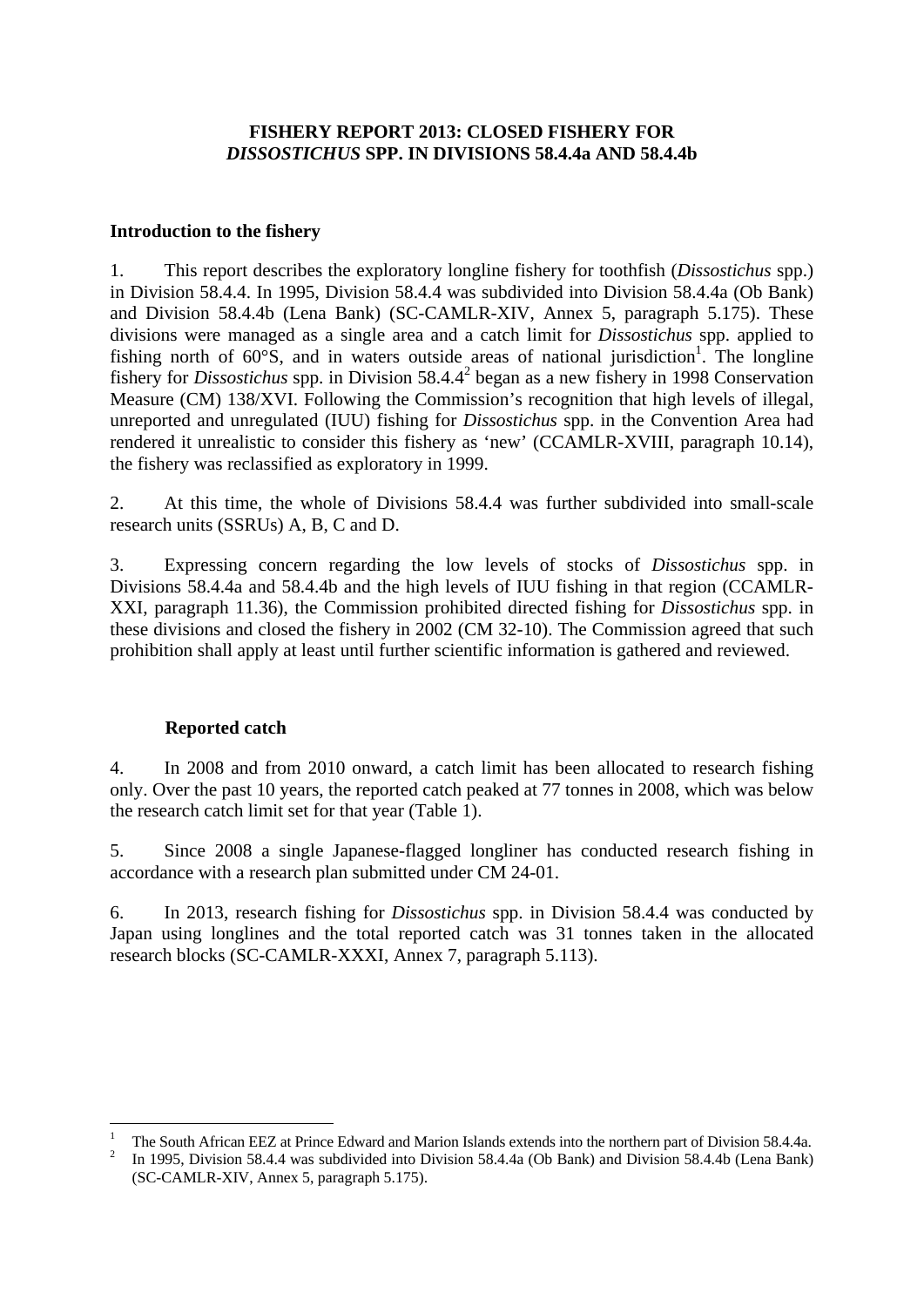Table 1: Catch history for *Dissostichus* spp. in Divisions 58.4.4a and 58.4.4b. Research catch limits are in brackets. (Source: STATLANT data for past seasons and catch and effort reports for current season, past reports for IUU catch.)

| Season | Catch limit   |            | Estimated        |            |                  |       |                              |
|--------|---------------|------------|------------------|------------|------------------|-------|------------------------------|
|        | (tonnes)      |            | Division 58.4.4a |            | Division 58.4.4b | Total | <b>IUU</b> catch<br>(tonnes) |
|        |               | D. mawsoni | D. eleginoides   | D. mawsoni | D. eleginoides   |       |                              |
| 2004   | closed        |            |                  |            |                  |       |                              |
| 2005   | closed        |            |                  |            |                  |       | 220                          |
| 2006   | closed        |            |                  |            |                  |       | 104                          |
| 2007   | closed        |            |                  |            |                  |       | 109                          |
| 2008   | closed $(80)$ |            | 18               |            | 58               | 77    |                              |
| 2009   | closed        |            |                  |            |                  |       |                              |
| 2010   | closed $(60)$ |            |                  |            | 50               | 59    | 80                           |
| 2011   | closed $(53)$ |            |                  |            | 35               | 35    | *                            |
| 2012   | closed $(70)$ |            |                  |            | 28               | 28    | *                            |
| 2013   | closed $(50)$ |            |                  |            | 31               | 31    | ∗                            |

\* Not estimated.

#### **Illegal, unreported and unregulated (IUU) fishing**

7. IUU fishing in the Indian Ocean sector of the Convention Area remains an issue for the Commission.

8. In each season between 1998 and 2001, the estimated annual catch of *Dissostichus* spp. exceeded 1 000 tonnes. An estimated total of 7 196 tonnes of *Dissostichus* spp. has been removed by IUU fishing since the fishery began with >500 tonnes being removed since 2004 (Table 1). In 2010, the last year in which IUU catch was recorded, an estimated 80 tonnes was taken from Division 58.4.4a. However, since 2010, following the recognition of methodological issues in its assessment, no estimates of the IUU catch of *Dissostichus* spp. have been provided for this division (SC-CAMLR-XXIX, paragraph 6.5).

#### **Data collection**

9. Catch limits for CCAMLR's fisheries for Antarctic (*D. mawsoni*) and Patagonian toothfish (*D. eleginoides*) for the 'assessed' fisheries in Subareas 48.3, 88.1 and 88.2 and Division 58.5.2 are set using fully integrated assessments; more basic approaches are used for the 'data-poor' fisheries (in Subarea 48.6 and in Area 58 outside the exclusive economic zones (EEZs)). The management of these data-poor fisheries has been a major focus of attention in CCAMLR in recent years after the acknowledgement that commercial fishing by itself had resulted in too few data to develop a full assessment of the targeted stocks in these areas. CCAMLR has developed a framework for designing and undertaking research fishing designed to lead to an assessment of these toothfish stocks in the short to medium term, established under the provisions of CM 41-01. This research planning framework has three phases: prospecting phase, biomass estimation phase and assessment development phase, with a set of decisions and review for the progression between stages.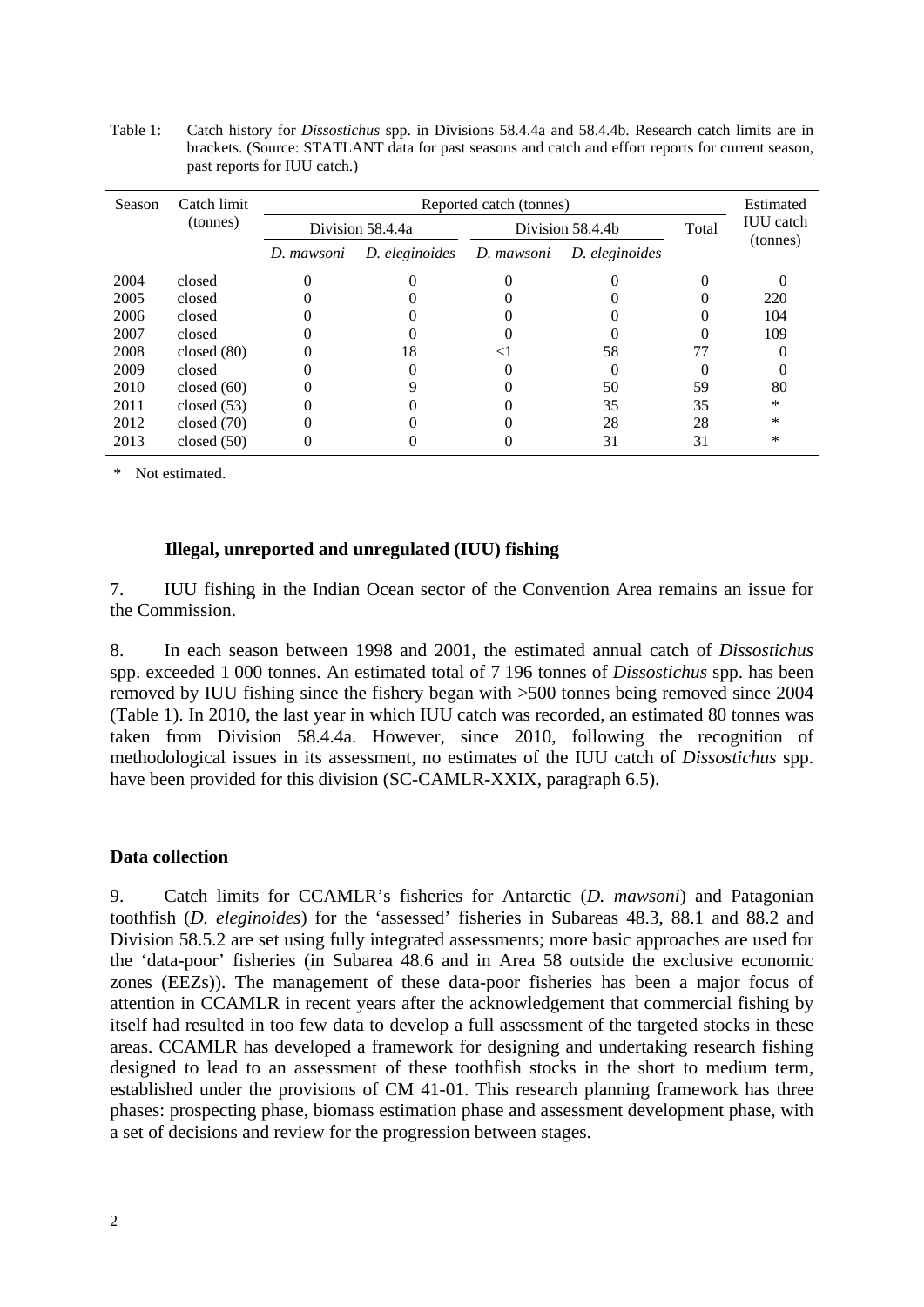10. In order to obtain the data necessary for a stock assessment, catch limits for research fishing by commercial vessels are set at a level intended to provide sufficient information (including sufficient recaptures of tagged fish) to achieve a stock assessment within a time period of 3 to 5 years. These catch limits are also set so that they provide reasonable certainty that exploitation rates at the scale of the stock or research unit will not negatively impact the stock. Appropriate exploitation rates are based on estimates from areas with assessed fisheries and are not more than 3–4% of the estimated stock size. In 2012 and 2013, CCAMLR put in place a more structured approach to setting catch limits, and spatially constraining research, in data-poor fisheries. This process attempts to use all available information combined with a regular review process to make progress while recognising the inherent uncertainties and data limitations in data-poor fisheries.

#### **Biological data**

11. The collection of biological data under CM 23-05 is conducted as part of the CCAMLR Scheme of International Scientific Observation. Observer sampling requirements for *Dissostichus* spp. in longline fisheries based on the data collection plan are described in WG-FSA-10/32 (SC-CAMLR-XXIX, Annex 8, paragraph 5.34; SC-CAMLR-XXIX, paragraph 3.187). In longline fisheries targeting *D. mawsoni* and *D. eleginoides,* biological data collection includes representative samples of length, weight, sex and maturity stage, as well as collection of otoliths for age determination of the target and most frequently taken by-catch species.

### **Length distributions of catches**

12. The length-frequency distributions of *D. eleginoides* caught in this fishery are presented for all years in which the number of that species measured was more than 150 fish (Figure 1). These length-frequency distributions are unweighted (i.e. they have not been adjusted for factors such as the size of the catches from which they were collected). The interannual variability exhibited in the figure may reflect differences in the fished population but is also likely to reflect changes in the gear used, the number of vessels in the fishery and the spatial and temporal distribution of fishing.

13. Due to the low level of reported catch, and thus small numbers of length measurements (<150 fish) in each year/SSRU, the length-frequency distributions of *D. mawsoni* have not been presented here.

14. Length frequencies for *D. eleginoides* for each season in Divisions 58.4.4a and 58.4.4b are presented in Figure 1. The majority of *D. eleginoides* caught in the fishery during research fishing ranged from 50 to 150 cm with a broad mode in both divisions at approximately 60–90 cm (Figure 1).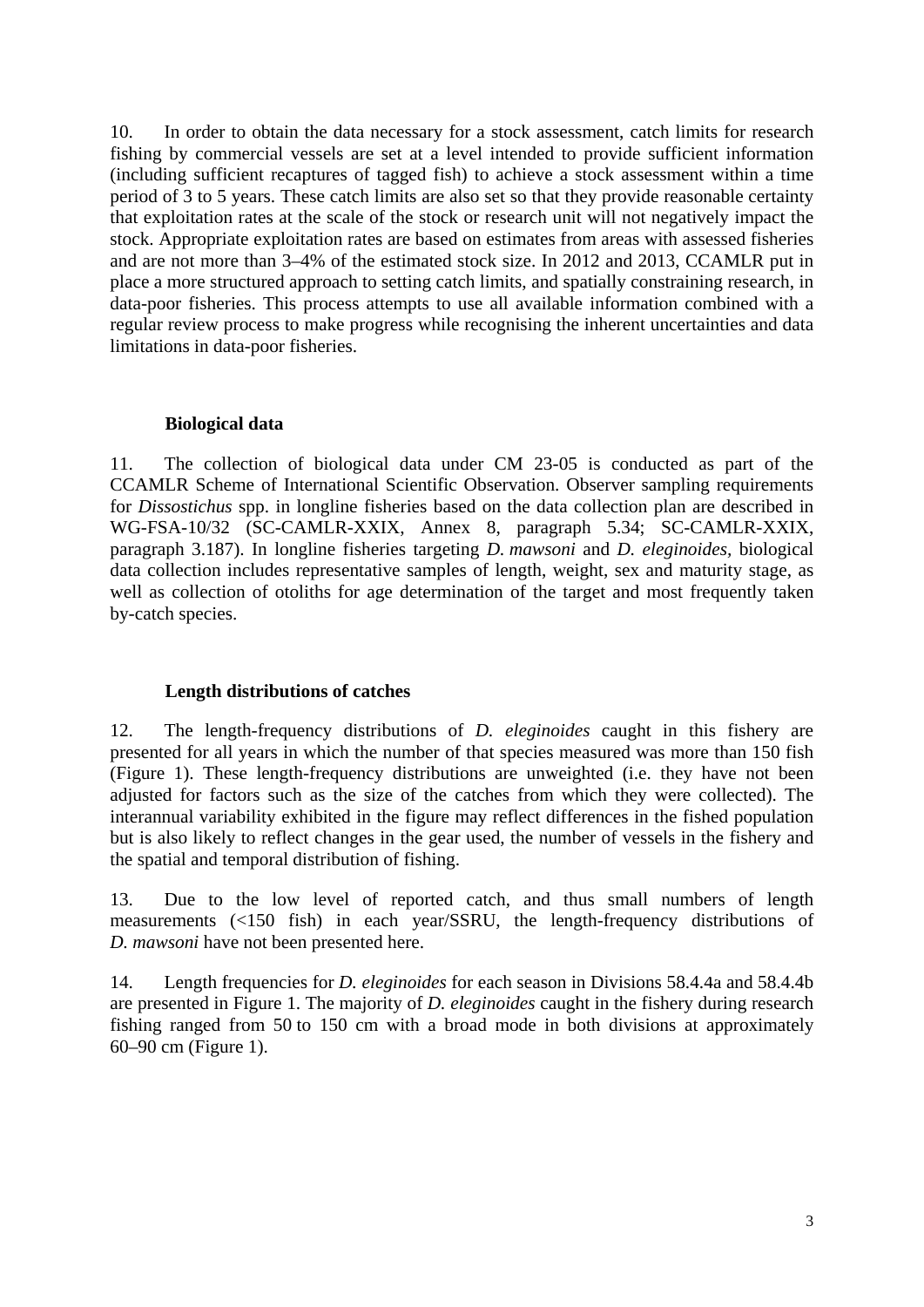# **Tagging**

15. Since 2012, vessels have been required to tag and release *Dissostichus* spp. at a rate of five fish per tonne of green weight caught (Table 2). The tag-overlap statistic estimates the representative similarity between the size distributions of those fish that are tagged by a vessel and of all the fish that are caught by that vessel. Each vessel catching more than 10 tonnes of each species of *Dissostichus* is required to achieve a minimum tag-overlap statistic<sup>3</sup> of 60% (Annex 41-01/C).

16. In all years in which it has conducted research fishing, the *Shinsei Maru No. 3*  exceeded the required tagging rate and in 2013 achieved a tagging rate of 7.5 fish per tonne with a tag-overlap statistic of 81% (Table 2).

17. To date, a total of 1 174 *D. eleginoides* have been tagged and 11 recaptured in both Divisions 58.4.4a and 58.4.4.b (Table 3).

## **Life-history parameters**

### **Data collection**

18. The life histories of *D. mawsoni* and *D. eleginoides* are characterised by slow growth, low fecundity and late maturity. Both *D. mawsoni* and *D. eleginoides* appear to have protracted spawning periods, taking place mainly in winter, but which may start as early as late autumn and extend into spring. However, as this is the period least accessible to fishing, and thus the collection of biological data, specific life-history traits for these species are limited (WG-FSA-08/14). The areas that are considered to be the most likely spawning grounds for *D. mawsoni* include the north of the Ross Sea associated with the Pacific– Antarctic Ridge (SSRUs 881B and C) and the Amundsen Ridge (SSRU 881E) in the Amundsen Sea. In the Cooperation Sea, *D. mawsoni* most likely spawn on BANZARE Bank (Division 58.4.3b). *Dissostichus eleginoides* are thought to spawn in deep water around South Georgia Island (Subarea 48.3), Bouvet Island (Subarea 48.6) and on the Kerguelen Plateau (Divisions 58.5.1 and 58.5.2).

# **Parameter estimates**

19. A sample of otoliths collected in 2008 has been aged and results reported in WG-FSA-11/16. Ages of 214 otoliths (of 3 013 fish sampled) ranged from 4 to 48 years for females and from 5 to 48 years for males. These ages may be overestimated by one year due to an interpretation issue concerning the location of the first annulus.

1

<sup>3</sup> The tag-overlap statistic estimates the similarity in size distributions of fish that are tagged and all fish caught by a vessel (Annex 41-01/C, footnote 3).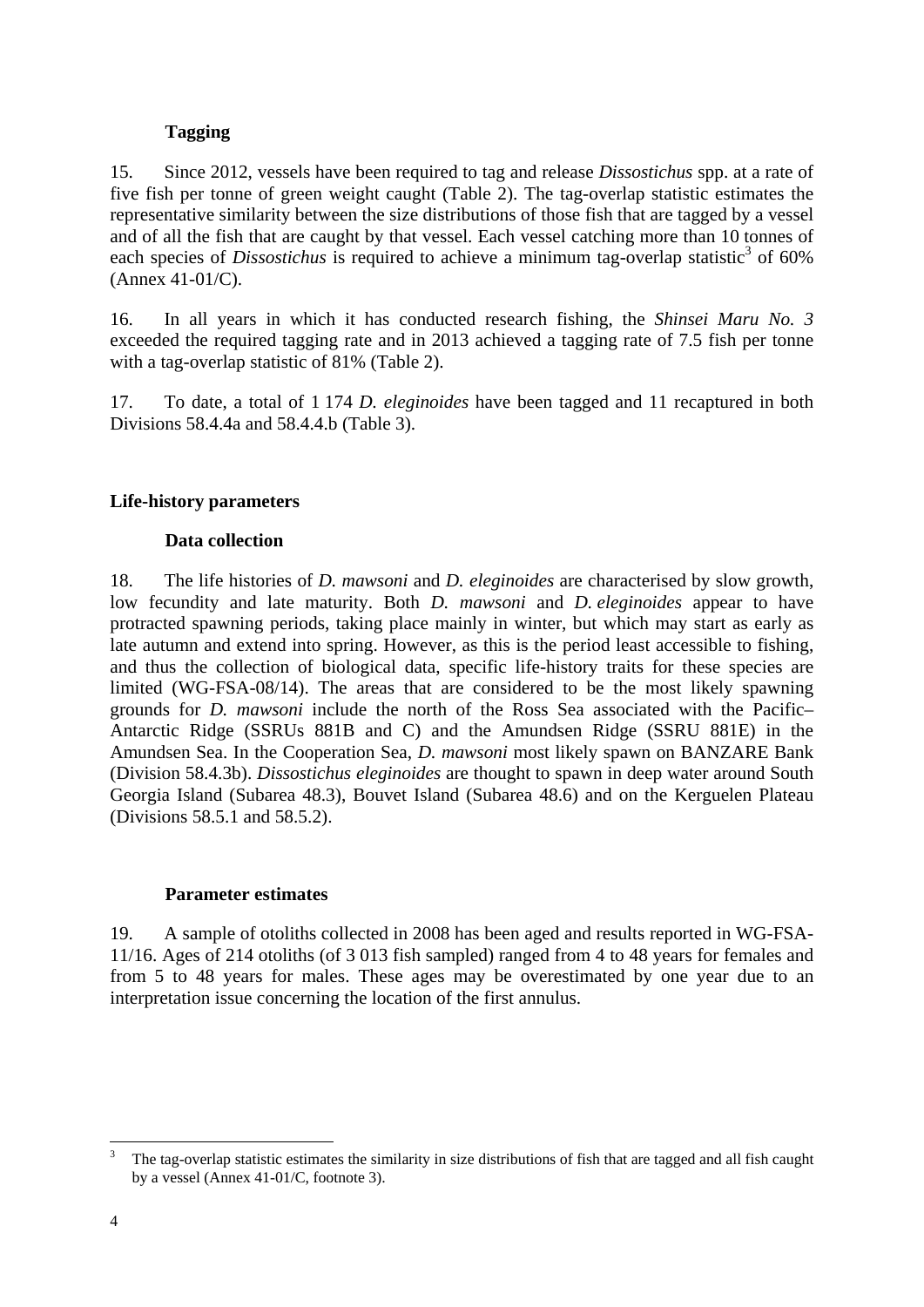

Figure 1: Annual length frequencies for *Dissostichus eleginoides* in Division 58.4.4 (top panel) and in Divisions 58.4.4a and 58.4.4b (lower panels). The number of hauls from which fish were measured (N) and the number of fish measured (n) in each year are provided. Note: length-frequency distributions are only presented for those years/SSRUs in which the number of fish measured was >150.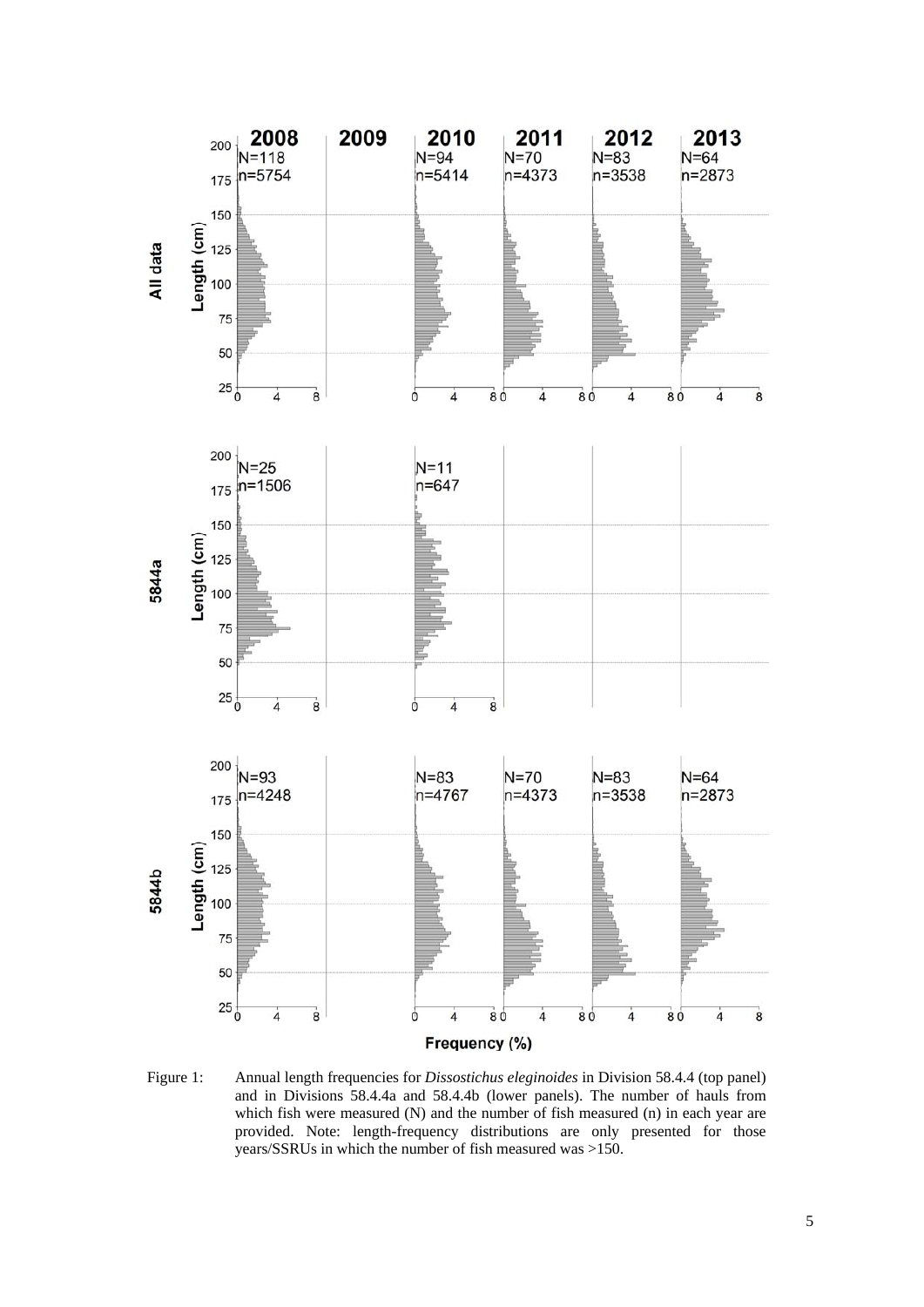Table 2: Annual tagging rate, reported by vessel, operating in the exploratory fishery for *Dissostichus* spp. in Divisions 58.4.4a and 58.4.4b. The tag-overlap statistics (CM 41-01) for *D. eleginoides* are provided in brackets. Values for the tag-overlap statistic are not calculated for catches of less than 10 tonnes (\*).

| Flag State            | Vessel name                           | Season |                          |          |             |             |      |  |
|-----------------------|---------------------------------------|--------|--------------------------|----------|-------------|-------------|------|--|
|                       |                                       | 2008   | 2009                     | 2010     | 2011        | 2012        | 2013 |  |
| Japan                 | <i>Shinsei Maru No.</i> 3 3.6 (51–59) |        | $\overline{\phantom{a}}$ | 6.1(100) | (95)<br>5.3 | (82)<br>6.1 | (81) |  |
| Required tagging rate |                                       |        |                          |          |             |             |      |  |

Table 3: The number of individuals of *Dissostichus eleginoides* tagged in each year. The number of fish recaptured by each vessel/year is provided in brackets.

| <b>Flag State</b> | Vessel name                         | Season |                          |        |            |        |        |  |
|-------------------|-------------------------------------|--------|--------------------------|--------|------------|--------|--------|--|
|                   |                                     | 2008   | 2009                     | 2010   | 2011       | 2012   | 2013   |  |
| Japan             | <i>Shinsei Maru No.</i> $3$ 280 (0) |        | $\overline{\phantom{a}}$ | 300(1) | 189<br>(4) | 172(3) | 233(3) |  |

### **Stock assessment**

20. Cumulative numbers of tags and recaptures (i.e. using all four tag-recaptures in 2011 from the pooled total of available fish tagged between 2008 and 2010) were used to generate a Petersen biomass estimate of 1 928 tonnes for Divisions 58.4.4a and 58.4.4b.

21. Generalised yield model (GYM) scenarios were run from 2010 and estimated the likely trajectory of a *D. eleginoides* stock that had been (i) at a median SSB of 20% *SSB*<sub>0</sub> in 2006 (when the fishery in Ob and Lena Banks was closed), or (ii) was at a median SSB of 20% in 2009. These scenarios were rerun in 2011 (including the catch of 35.4 tonnes taken in the most recent survey by the *Shinsei Maru No. 3*) to estimate status in 2011 and corresponding constant catch rates under which the stock was expected to recover to 50%  $B_0$ within two decades from the date of the fishery closure (as in WG-FSA-10/42). Under the first scenario, the median current status was estimated to be  $36.5\%$  *SSB*<sub>0</sub> in 2010, and the corresponding precautionary research catch was  $1.25\%$   $B_0$ , or 115 tonnes per year. Under the second scenario, the median status was estimated to be  $23\%$   $SSB<sub>0</sub>$  in 2010, and the corresponding precautionary research catch was  $0.074\%$   $B_0$ , or 58 tonnes per year. The Working Group noted that the actual current status of the stock was unknown, but these scenarios were thought to be conservative.

### **By-catch of fish and invertebrates**

### **Fish by-catch**

22. Catch limits for by-catch species groups (macrourids, rajids and other species) are defined in CM 33-03 and provided in Table 4. Within these catch limits, the total catch of by-catch species in any SSRU or combination of SSRUs, as defined in relevant conservation measures, shall not exceed the following limits: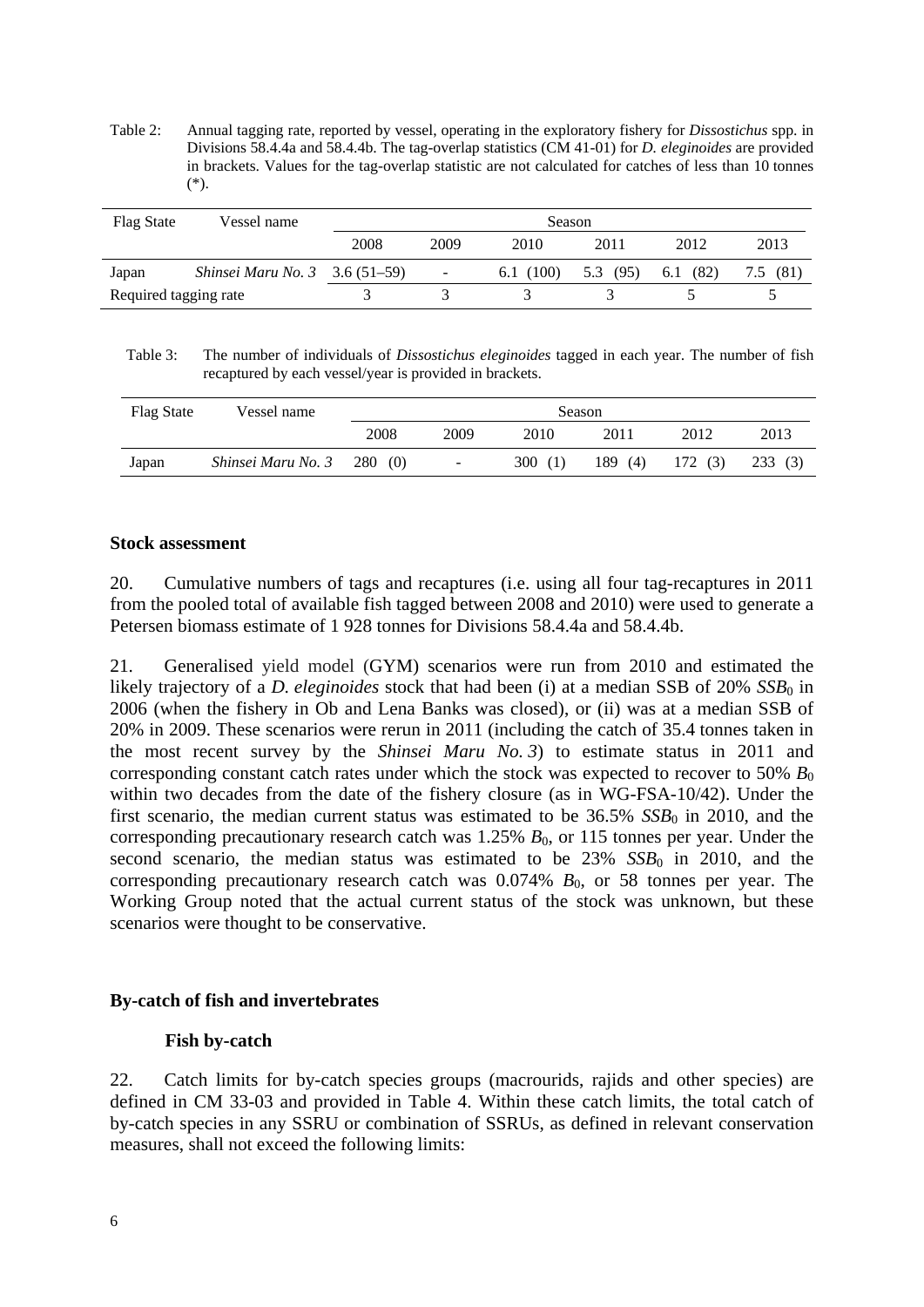- skates and rays (rajids) 5% of the catch limit of *Dissostichus* spp. or 50 tonnes, whichever is greater
- *Macrourus* spp. 16% of the catch limit for *Dissostichus* spp. or 20 tonnes, whichever is greater
- all other species combined 20 tonnes.

23. If the by-catch of any one species is equal to, or greater than, 1 tonne in any one haul or set, then the fishing vessel must move at least 5 n miles away for a period of at least five days.

24. If the catch of *Macrourus* spp. taken by a single vessel in any two 10-day periods in a single SSRU exceeds 1 500 kg in a 10-day period and exceeds 16% of the catch of *Dissostichus* spp. in that period, the vessel shall cease fishing in that SSRU for the remainder of the season.

Table 4: Catch history for by-catch species (macrourids, rajids and other species), including catch limits and number of rajids released alive in Divisions 58.4.4a and 58.4.4b. Catch limits are for both divisions combined (see CM 33-03 for details). (Source: fine-scale data.)

| Season | <b>Macrourids</b>          |                               |                            | Rajids                        | Other species      |                            |                               |
|--------|----------------------------|-------------------------------|----------------------------|-------------------------------|--------------------|----------------------------|-------------------------------|
|        | Catch<br>limit<br>(tonnes) | Reported<br>catch<br>(tonnes) | Catch<br>limit<br>(tonnes) | Reported<br>catch<br>(tonnes) | Number<br>released | Catch<br>limit<br>(tonnes) | Reported<br>catch<br>(tonnes) |
| 2004   | closed                     |                               | closed                     |                               |                    | closed                     |                               |
| 2005   | closed                     |                               | closed                     |                               |                    | closed                     |                               |
| 2006   | closed                     |                               | closed                     |                               |                    | closed                     |                               |
| 2007   | closed                     |                               | closed                     |                               |                    | closed                     |                               |
| 2008   | $closed*$                  | 3                             | $closed*$                  | $<$ 1                         | $\theta$           | $closed*$                  |                               |
| 2009   | closed                     |                               | closed                     |                               |                    | closed                     |                               |
| 2010   | $closed*$                  |                               | $closed*$                  | $\leq$ 1                      | 20                 | $closed*$                  | $<$ 1                         |
| 2011   | $closed*$                  | 2                             | $closed*$                  | $\leq$ 1                      | $\overline{0}$     | $closed*$                  |                               |
| 2012   | $closed*$                  | 2                             | $closed*$                  | $\leq$ 1                      | $\theta$           | $closed*$                  | $<$ 1                         |
| 2013   | $closed*$                  | 2                             | $closed*$                  | $<$ 1                         | $\overline{0}$     | $closed*$                  | $<$ 1                         |

Research fishing permitted in accordance with CM 24-01.

25. The by-catch in Divisions 58.4.4a and 58.4.4b consisted predominantly of macrourids. Catches of by-catch species groups (macrourids, rajids and other species) reported in finescale data, their respective catch limits, and number of rajids released alive are summarised in Table 3. In 2013, 2 tonnes of macrourids were reported, which represents ~7% of the total catch of target and by-catch species combined.

#### **Invertebrate by-catch including VME taxa**

26. All Members are required to submit, within their general new (CM 21-01) and exploratory (CM 21-02) fisheries notifications, information on the known and anticipated impacts of their gear on vulnerable marine ecosystems (VMEs), including benthos and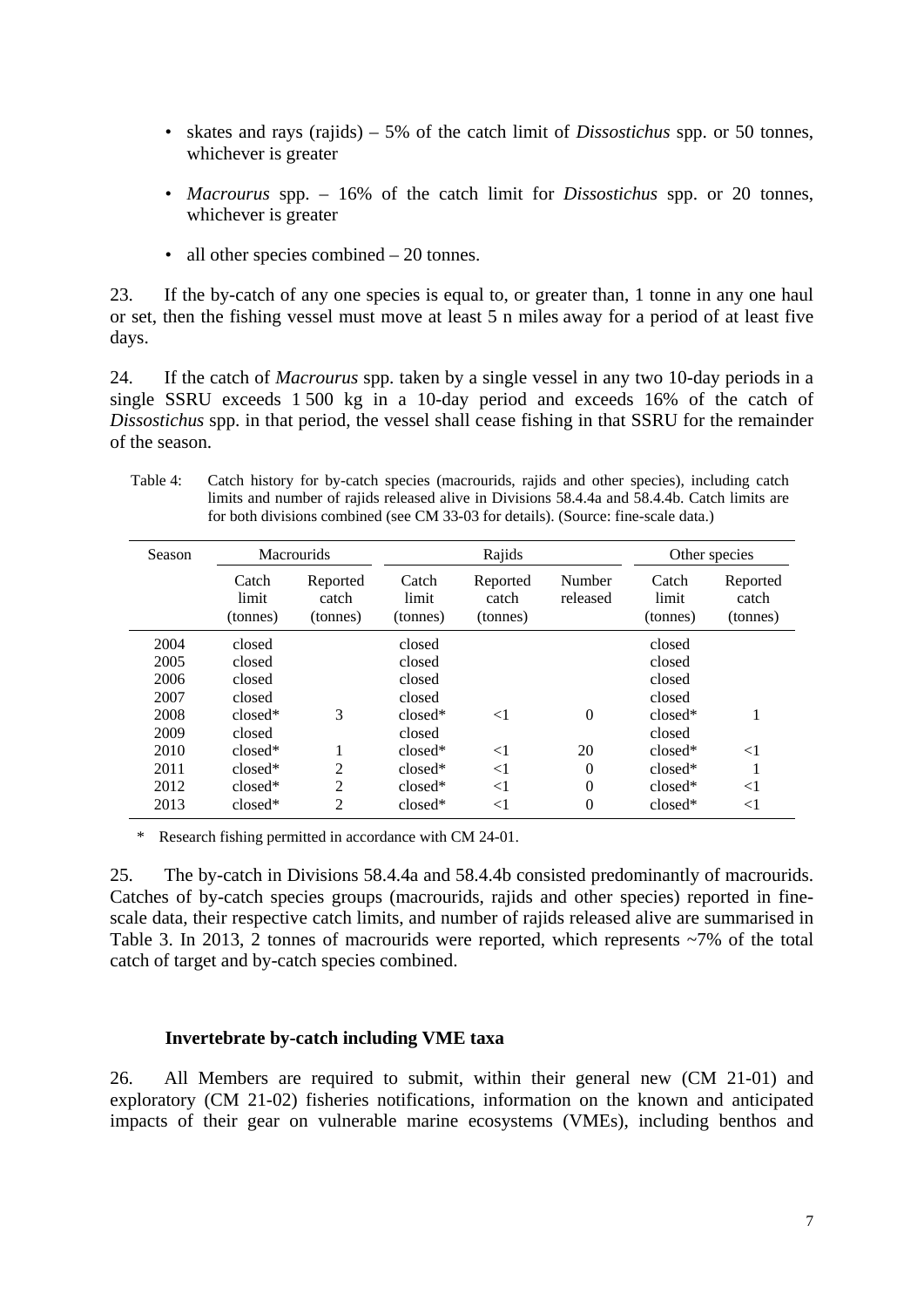benthic communities such as seamounts, hydrothermal vents and cold-water corals. All of the VMEs in CCAMLR's VME Register are currently afforded protection through specific area closures.

27. There are no VMEs or VME Risk Areas designated in Division 58.4.4a and 58.4.4b.

### **Incidental mortality of birds and mammals**

## **Incidental mortality reported**

28. There have been no observed seabird or marine mammal mortalities reported from Divisions 58.4.4a and 58.4.4b.

### **Mitigation measures**

29. The requirements of CM 25-02 'Minimisation of the incidental mortality of seabirds in the course of longline fishing or longline fishing research in the Convention Area' apply to this fishery. There is an exemption to the requirement for night setting by achieving the sink rates described in CM 24-02 and subject to a seabird by-catch limit.

30. No mitigation measures apply to this fishery as it is currently closed.

### **Ecosystem implications and effects**

31. There is no formal evaluation available for this fishery.

### **Current management advice and conservation measures**

32. The exploratory fishery for *Dissostichus* spp. in Divisions 58.4.4a and 58.4.4b is closed (CM 32-10). Directed fishing for *Dissostichus* spp. in these divisions is prohibited at least until further scientific information is gathered and reviewed by the Scientific Committee and WG-FSA.

33. The research plan for Division 58.4.4 is now in the biomass estimation assessment development phase.

34. The advice resulting from WG-FSA in 2013 in respect of a proposal for research fishing in Divisions 58.4.4a and 58.4.4b is described in the WG-FSA-13 report, paragraphs 6.95 to 6.98, including the recommendations that:

(i) The catch limit for SSRU D, which has no stock assessment, was assigned by scaling-up the biomass estimated in SSRU C by the seabed analogy method. This resulted in a recommended catch limit of 35 tonnes for SSRU D. Accordingly, the total catch limit for combined SSRUs C and D is 60 tonnes.